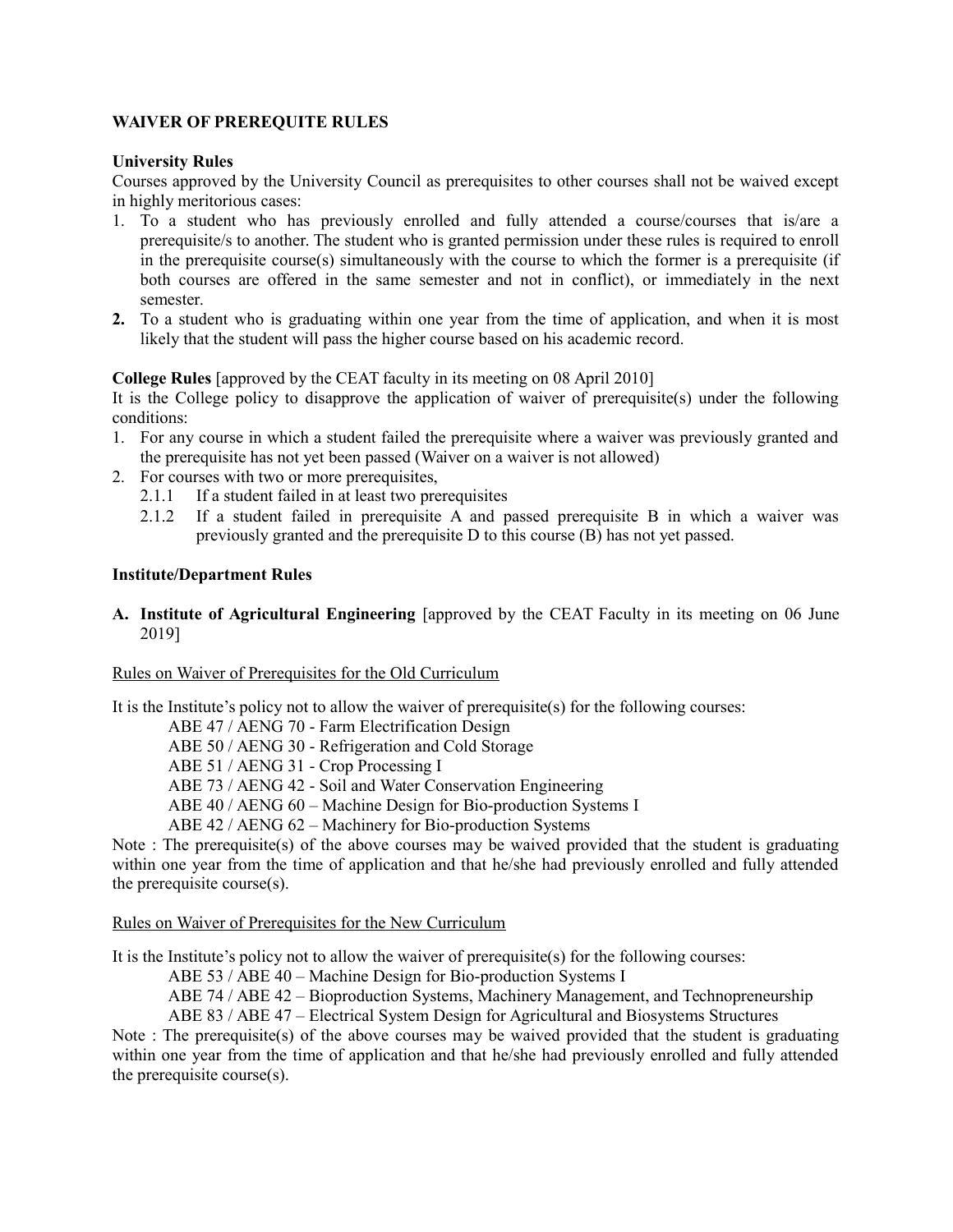ABE 66 – Agricultural Processing I

ABE 80 – Computer-aided Solutions in ABE

Note : The prerequisite of the above courses may be waived provided that the student is graduating within one year from the time of application and that he/she had previously enrolled and fully attended the prerequisite course.

ABE 65 – Quantitative Approaches in Agriculutural and Biosystems Engineering

Note : The prerequisite of the above courses may be waived provided that the student is junior standing on the time of application and that he/she had previously enrolled and fully attended the prerequisite course.

# **B. Department of Chemical Engineering**

Courses approved by the University Council as prerequisites to other courses shall not be waived except in highly meritorious cases:

- 1. To a student who has previously enrolled and fully attended a course/courses that is/are a prerequisite/s to another. The student who is granted permission under these rules is required to enroll in the prerequisite course(s) simultaneously with the course to which the former is a prerequisite (if both courses are offered in the same semester and not in conflict), or immediately in the next semester.
- 2. To a student who is graduating within one year from the time of application, and when it is most likely that the student will pass the higher course based on his academic record.
- **C. Department of Civil Engineering** [approved by the CEAT Faculty in its meeting on 20 August 2018, with revisions approved by th CEAT Faculty in its meeting on 06 June 2019]
- 1. For CE 132 (Structural Engineering II) and CE 133 (Structural Engineering III), whose prerequisite is CE 131 (Structural Engineering I): Prerequisites to the above courses can be waived provided that the students did not fail the

prerequisite course due to excessive absences and passed at least 1/3 of the exams.

2. For CE 136 (Pre-stressed Concrete), CE 137 (Structural Dynamics on Earthquake Engineering), and CE 171 (Foundations Engineering).

The above courses can be waived by graduating students provided that the student satisfies all of the conditions stated below:

- (a) has presented a certificate of graduating standing for the semester for which the course to be waived is taken
- (b) had previously enrolled and fully attended the prerequisite course.
- CE 136 must be concurrently taken with its prerequisite CE 134 (Structural Engineering IV).
- CE 137 must be concurrently taken with its prerequisite ENSC 21 (Mathematical Methods in Engineering) and must have passed CE 132 (Structural Engineering II).
- CE 171 must be concurrently taken with its prerequisite CE 134 (Structural Engineering IV), must have passed ABE 180 (Soil Engineering).

# **D. Department of Electrical Engineering** [approved by the CEAT Faculty in its meeting on 21 January 2019]

# Rules on Waiver of Prerequisites for the Old Curriculum

All prerequisite courses shall not be waived except for the prerequisite courses of:

- $\bullet$  EE 1 (prereq: Math 27/37 and Phys 13/72)
- $\bullet$  EE 158 (prereq: EE 151)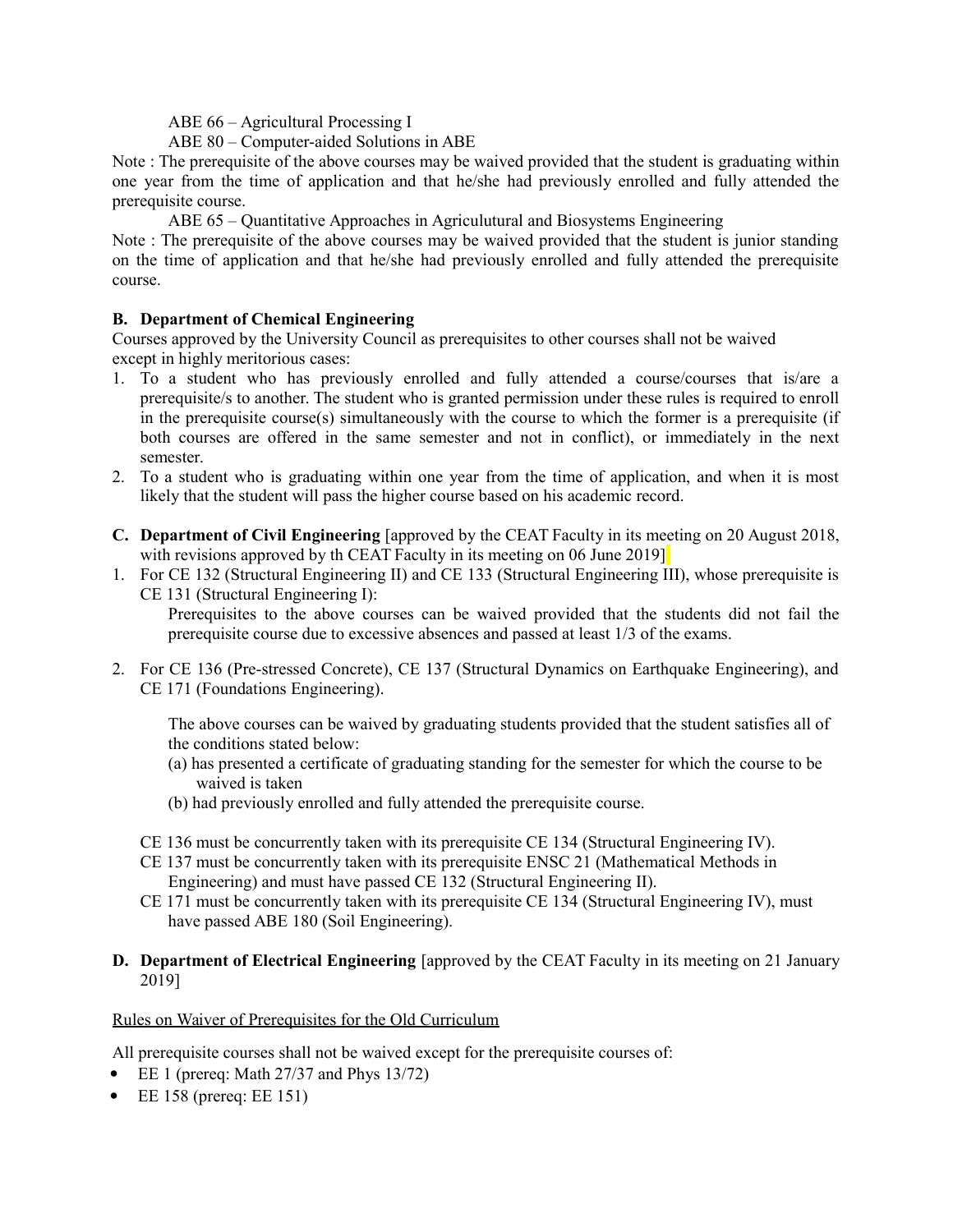- $\bullet$  EE 126 (prereq: EE 120)
- $\bullet$  EE 159 (prereq: EE 158)
- $\bullet$  EE 180 (prereq: EE 158)
- EE 181 (prereq: EE 130, EE 126)

provided that the student is graduating within one year from the time of application. The student who is granted permission is required to enroll in the prerequisite course simultaneously. For EE 1, EE 158, and EE 126, the student must have previously enrolled and fully attended the prerequisite courses.

### Rules on Waiver of Prerequisites for the 2018 Curriculum

All prerequisite courses shall not be waived except for the following:

- 1 The prerequisite course of EE 1 (prereq: Math 27) may be waived provided that the student is graduating within one year from the time of application and that the student had previously enrolled and fully attended the prerequisite course.
- 2 A prerequisite course of EE 80 (prereq: EE 60), EE 81 (prereq: EE 62), EE 85 (prereq: EE 51, EE 70), EE 86 (prereq: EE 60, EE 75), and EE 91 (prereq: EE 61, EE 79) may be waived provided that the student is graduating within one year from the time of application, had previously enrolled and fully attended the prerequisite course being waived with at least 50% final grade.

The student who is granted permission under these rules is required to enroll in the prerequisite course simultaneously with the course to which the former is a prerequisite, except for EE 79 (seasonal, 2nd semester offering only) which can be enrolled immediately in the following semester (immediately preceding semester is 1st semester).

**E. Department of Industrial Engineering** [approved by the CEAT faculty in its meeting on 21 January 2019]

Old Curriculum (BSIE 2014 and older): All IE courses may be waived except for IE 132 and IE 142.

New Curriculum (BS IE 2018): All IE courses may be waived, except for IE 132, IE 142, and IE 165.

Addendum on highly meritorious cases that may be waived:

- 1. To a student who has previously enrolled and fully attended a course/courses
	- a. "Or immediately in the next semester" will not apply since the critical path will still be adversely affected, and waiver on a waiver is not allowed since it will still NOT permit the student to graduate on time. The waived subject and the prerequisite have to be simultaneously taken; AND
	- b. Only students who have GOOD or WARNING status on his/her previous semester (not including Midyear Term); AND
	- c. The student must show that inability to take the course will adversely affect his/her plan of coursework and hence, his/her date of graduation
- 2. To a student who is graduating within one year Only students who have a maximum of 42 units left to be taken for two (2) semesters, and a maximum of 3 units for Midyear Term (provided that the course to be taken during Midyear is to be certified by the unit offering the course)
- **F. Department of Engineering Sciences** [approved by the CEAT faculty in its meeting on 21 January 2019]